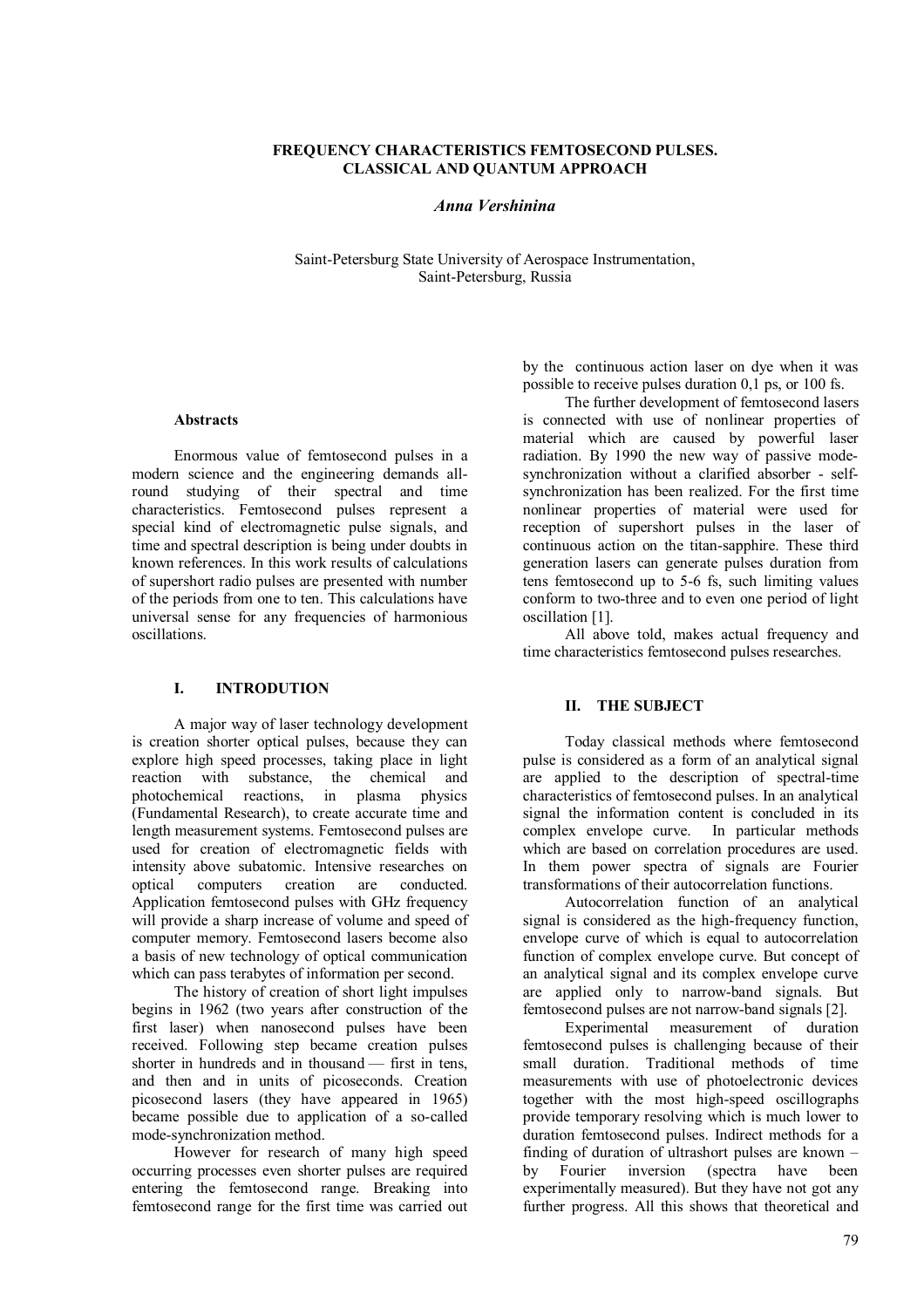experimental researches of femtosecond pulses demands further researches. Therefore the objective of the given work is theoretical research of spectra of the ultrashort pulses containing small number of the periods, beginning from one period.

### **III. THE PROCEDURE AND RESULTS OF CALCULATIONS OF PEAK SPECTRA ULTRASHORT PULSES**

In this work results of calculations of supershort radio pulses are presented with number of the periods from one to ten. This calculations have universal sense for any frequencies of harmonious oscillations.

The basis of classical consideration of spectral-time characteristics of a signal is the theory of integrals of Fourier in which objective relation between time and frequency characteristics of signals is established.

$$
S(\omega) = \int_{-\infty}^{\infty} S(t) \cdot e^{-i\omega t} dt
$$

$$
S(t) = \frac{1}{2\pi} \int_{-\infty}^{\infty} S(\omega) \cdot e^{i\omega t} d\omega
$$

Calculations were spent for the sine wave oscillation, one period  $(2\pi)$  per unit of time.



Fig. 1 Harmonious sinusoidal oscillation

In the further by means of mathematical program Mathcad spectra of oscillation (fig. 2, 3) various duration (from one till ten periods) with use of the theory of Fourier integrals have been calculated. For example for one period:

$$
S_1(\omega) = \int_0^1 S(t) \cdot e^{-i\omega t} dt
$$

Calculations for other spectra were similarly carried out.

The presented calculations of spectra are executed within the limits of the theory of integrals Fourier which is a basis of classical consideration of spectral-time characteristics of a signal. In this theory objective relation between time and frequency

characteristics of signals is established. These calculations have shown that spectral distribution of energy of impulses with small number of the periods has significant levels near to zero frequency. The possibility of occurrence of such low-frequency spectral components in a spectrum of optical radiation causes serious doubts. It is necessary to consider, that the first mod is raised by the resonator is in MICROWAVE range, and oscillation with smaller frequencies cannot arise by definition of the resonator. On the basis of Wiener-Paley theorem energy of a single pulse signal is continuously distributed in an infinite strip of frequencies, and its value can become zero only on countable number of values which are radicals of this whole function. However  $\omega \rightarrow \infty$  has no physical background.



Fig. 2. Spectrum of a 1 period duration pulse



Fig. 3. Spectrum of a 2 period duration impulse

The objective relation between time and frequency characteristics of signals at research femtosecond pulses has been called in a doubt [3, 4], that proves by availability of significant levels of energy near zero frequency, at that femtosecond pulses are formed in optical range. Should be added, that the primary goal of the spectroscopy consists in a photons function distribution establishment on frequencies. Photons are carriers of energy of an electromagnetic field. That's why the theoretical description of femtosecond pulses demands considering their quantum nature. Elements of the theory of signals in view of their quantum nature are shown in works  $[5 - 7]$ .